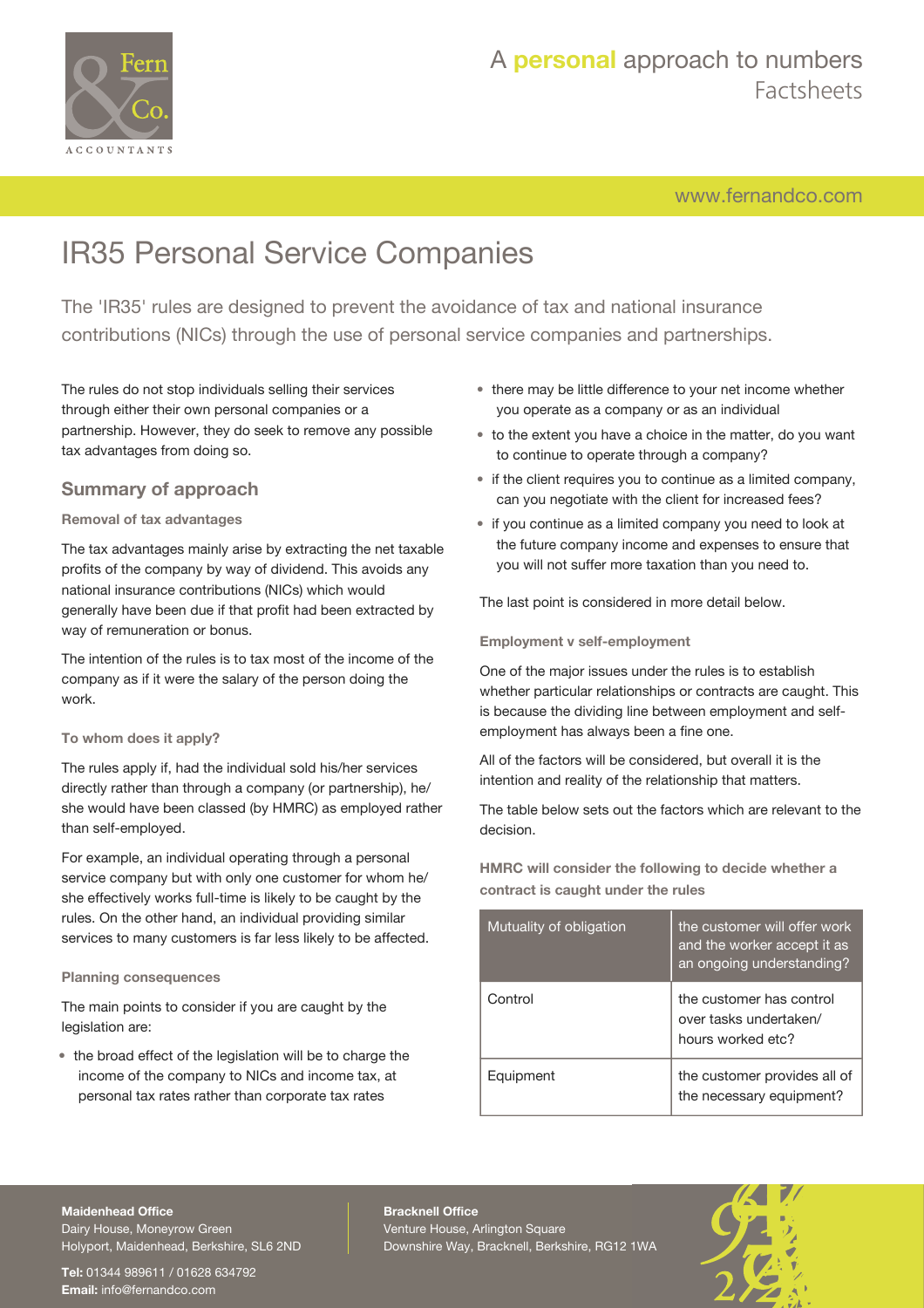

## [www.fernandco.com](http://www.fernandco.com)

| Substitution     | the individual can do the job<br>himself or send a<br>substitute?                                                                                 |
|------------------|---------------------------------------------------------------------------------------------------------------------------------------------------|
| Financial risk   | the company (or<br>partnership) bears financial<br>risk?                                                                                          |
| Basis of payment | the company (or<br>partnership) is paid a fixed<br>sum for a particular job?                                                                      |
| <b>Benefits</b>  | the individual is entitled to<br>sick pay, holiday pay,<br>expenses etc?                                                                          |
| Intention        | the customer and the<br>worker have agreed there is<br>no intention of an<br>employment relationship?                                             |
| Personal factors | the individual works for a<br>number of different<br>customers and the<br>company (or partnership)<br>obtains new work in a<br>business-like way? |

#### **Exceptions to the rules**

If a company has employees who have 5% or less of the shares in their employer company, the rules will not be applied to the income that those employees generate for the company.

Note however that in establishing whether the 5% test is met, any shares held by 'associates' must be included.

#### **How the rules operate**

The company operates PAYE & NICs on actual payments of salary to the individual during the year in the normal way.

If, at the end of the tax year - ie 5 April, the individual's salary from the company, including benefits in kind, amounts to less than the company's income from all of the contracts to which the rules apply, then the difference (net of allowable expenses) is deemed to have been paid to the individual as salary on 5 April and PAYE/NICs are due.

**Allowable expenses:**

- normal employment expenses (eg travel)
- certain capital allowances
- employer pension contributions
- employers' NICs both actually paid and due on any deemed salary
- 5% of the gross income to cover all other expenses.

Where salary is deemed in this way:

- appropriate deductions are allowed in arriving at corporation tax profits and
- no further tax/NICs are due if the individual subsequently withdraws the money from the company in a HMRC approved manner (see below).

## **Points to consider from the working of the rules**

**Income and expenses**

The income included in the computation of the deemed payment on 5 April includes the actual receipts for the tax year.

The expenses are those incurred by the company between these two dates.

In order to perform the calculations, you need to have accurate information for the company's income and expenses for this period. You may need to keep separate records of the company expenses which will qualify as 'employee expenses'.

#### **Maidenhead Office**

Dairy House, Moneyrow Green Holyport, Maidenhead, Berkshire, SL6 2ND

**Tel:** 01344 989611 / 01628 634792 **Email:** [info@fernandco.com](mailto:info@fernandco.com)

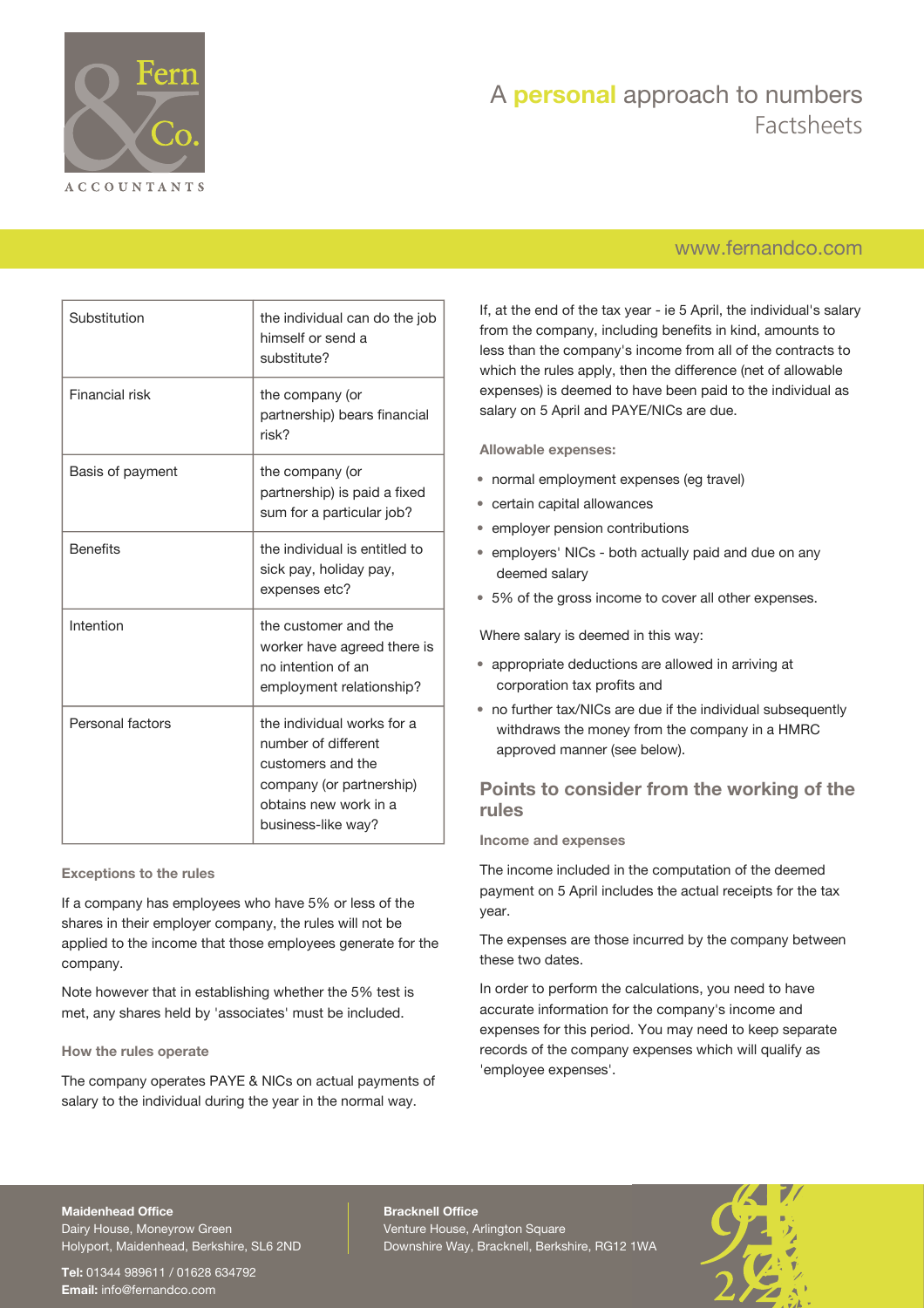

## [www.fernandco.com](http://www.fernandco.com)

**Timing of corporation tax deduction for deemed payment**

A deduction is given for the deemed payment against profits chargeable to corporation tax as if an expense was incurred on 5 April. This means that relief is given sooner where the accounting date is 5 April.

#### **Pension contributions**

Payments made by your company into a personal pension plan will reduce the deemed payment. This can be attractive as the employer's NICs will be saved in addition to PAYE and employee's NICs.

## **Other points to consider**

#### **Extracting funds from the company**

For income earned from contracts which are likely to be caught by the rules, the choices available to extract funds for living expenses include:

- paying a salary
- borrowing from the company and repaying the loan out of salary as 5 April approaches
- paying interim dividends.

The advantage of paying a salary is that the tax payments are spread throughout the year and not left as a large lump sum to pay on 19 April (22 for cleared electronic payment). The disadvantage is fairly obvious!

Borrowing from the company on a temporary basis may mean that no tax is paid when the loan is taken out, but it will result in tax and NICs on the notional interest on the loan. There may also be a need to make a payment to HMRC equal to 32.5% of the loan under the 'loans to participators' rules.

The payment of dividends may be the most attractive route. If a deemed payment is treated as made in a tax year, but the company has already paid the same amount to you or

another shareholder during the year as a dividend, you will be allowed to make a claim for the tax on the dividend to be relieved to avoid double taxation.

The company must submit a claim identifying the dividends which are to be relieved.

**Getting ready for 5 April**

There is a tight deadline for the calculation of the deemed payment and paying HMRC. The key dates are:

- the deemed payment is treated as if an actual payment had been made by the company on 5 April
- tax and NICs have to be paid to HMRC by 19 April
- final RTI submissions showing details of the deemed payment has to be submitted to HMRC by 19 April.
- Where a provisional payment of tax and National Insurance contributions has been made because it has not been possible to accurately calculate the deemed payment and deductions by 19 April, then any adjustments should be reported via an Earlier Year Update (EYU) submitted electronically to HMRC before the following 31 January. However, interest on overdue tax is chargeable from 19 April if tax and NICs are underpaid on the basis of provisional figures.

It is therefore in your interests to have accurate information on the company's income and expenses on a tax year basis and, in particular, separate records of the amount of the company expenses which will qualify as 'employee expenses'.

### **Partnerships**

Where individuals sell their services through a partnership, the rules are applied to any income arising which would have been taxed as employment income if the partnership had not existed.

In other words, where a partnership receives payment under an 'employment contract':

### **Maidenhead Office**

Dairy House, Moneyrow Green Holyport, Maidenhead, Berkshire, SL6 2ND

**Tel:** 01344 989611 / 01628 634792 **Email:** [info@fernandco.com](mailto:info@fernandco.com)

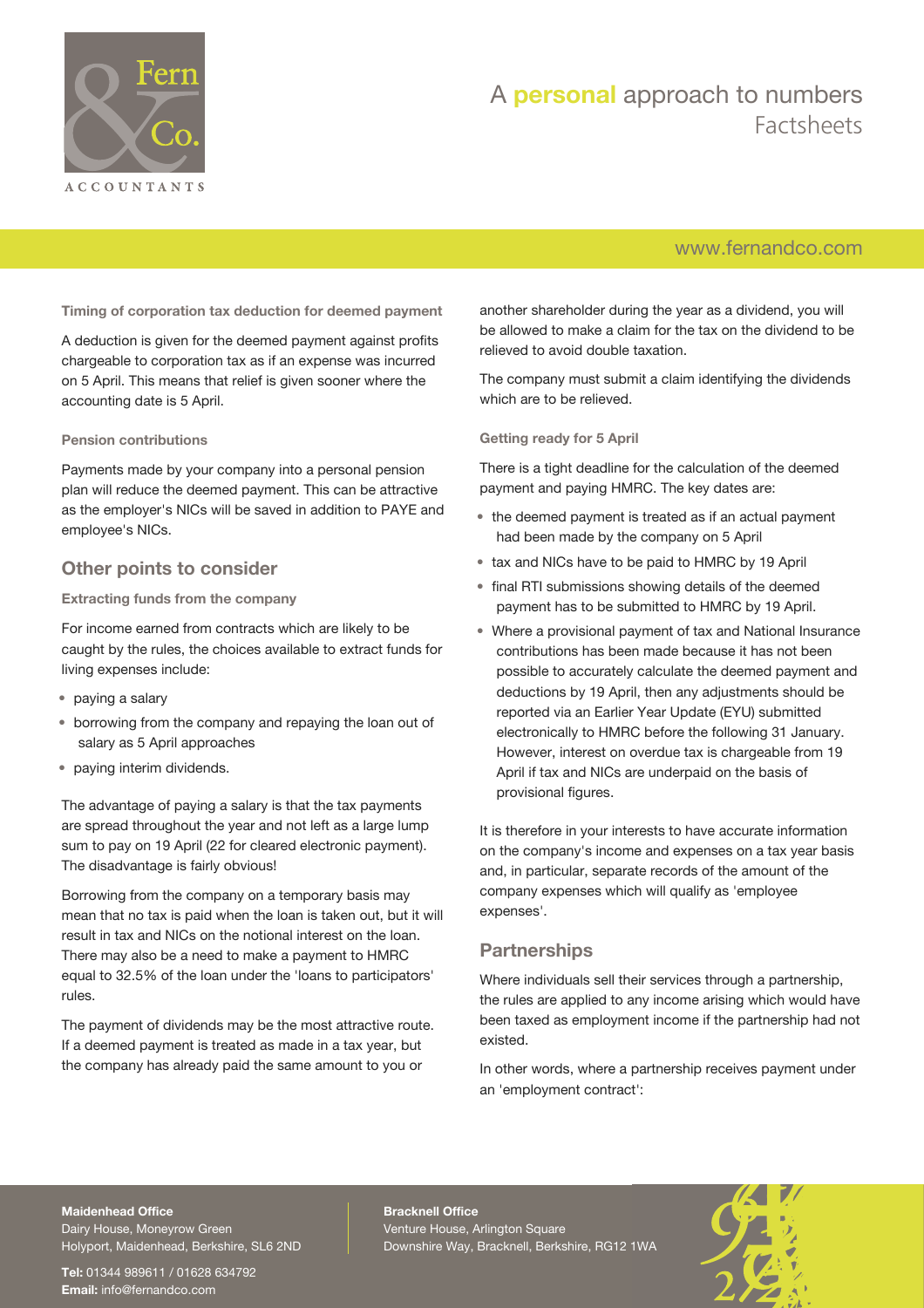

## [www.fernandco.com](http://www.fernandco.com)

- income of the partnership from all such contracts in the year (net of allowable expenses as described above) are deemed to have been paid to the individuals on 5 April as salary from a deemed employment with PAYE/NICs due accordingly and
- any amount taxed in this way as if it were employment income is not then taxed as part of the partnership profits.

#### **Partnerships excluded from the rules**

Many partnerships are not caught by the rules even if one or more of the partners performs work for a client which may have the qualities of an employment contract.

The rules will only apply to partnerships where:

- an individual, (either alone or with one or more relatives), is entitled to 60% or more of the profits or
- all or most of the partnership's income comes from 'employment contracts' with a single customer or
- any of the partners' profit share is based on the amount of income from 'employment contracts'.

### **Penalties**

Where a personal service company or partnership fails to deduct and account for PAYE/NICs due under the rules, the normal penalty provisions apply.

If the company or partnership fails to pay, it will be possible for the tax and NICs due to be collected from the individual as happens in certain circumstances under existing PAYE and NIC legislation.

#### **Intermediaries - travel and subsistence**

Tax relief is not available on travel and subsistence expenses for workers engaged through an employment intermediary, such as a recruitment agency or a personal service company.

No relief is allowed for home to work travel and subsistence where a worker:

• personally provides services to another person

- is employed through an employment intermediary
- is under (the right of) the supervision, direction or control of any person, in the manner in which they undertake their work.

An employment intermediary is defined as a person, other than the worker or the client, who carries on a business (whether or not with a view to profit and whether or not in conjunction with any other business) of supplying labour.

Where a personal service company is also within the scope of the IR35 legislation this rule only applies to those contracts where a deemed employment payment is made, or would be made if all the individual's remuneration was not being taken as employment income. In these circumstances the supervision, direction or control test will not be used.

## **Managed Service Companies (MSCs)**

MSCs had attempted to avoid the IR35 rules. The types of MSCs vary but are often referred to as 'composite companies' or 'managed PSCs'. HMRC had encountered increasing difficulty in applying the IR35 rules to MSCs because of the large number of workers involved and the labour-intensive nature of the work. Even when the IR35 rules had been successfully applied, an MSC often escaped payment of outstanding tax and NIC as they have no assets and could be wound up.

The government has introduced legislation which applies to MSCs. The rules:

- ensure that those working in MSCs pay PAYE and NIC at the same level as other employees
- alter the travel and subsistence rules for workers of MSCs to ensure they are consistent with those for other employees
- allow the recovery of outstanding PAYE and NIC from 'specified persons', primarily the MSC directors, if the amounts cannot be recovered from the company.

#### **Maidenhead Office**

Dairy House, Moneyrow Green Holyport, Maidenhead, Berkshire, SL6 2ND

**Tel:** 01344 989611 / 01628 634792 **Email:** [info@fernandco.com](mailto:info@fernandco.com)